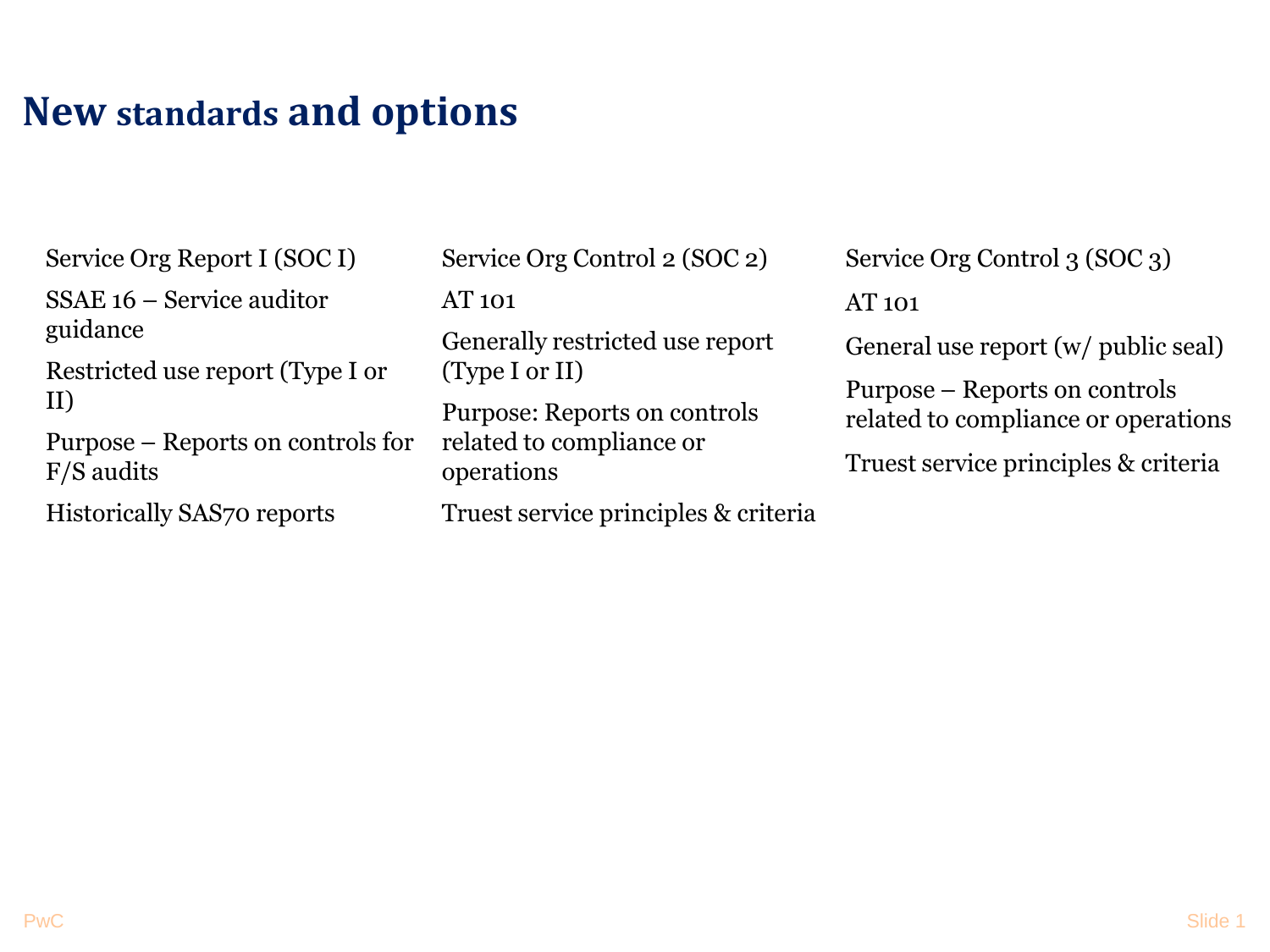#### **SOC Reporting Summary**

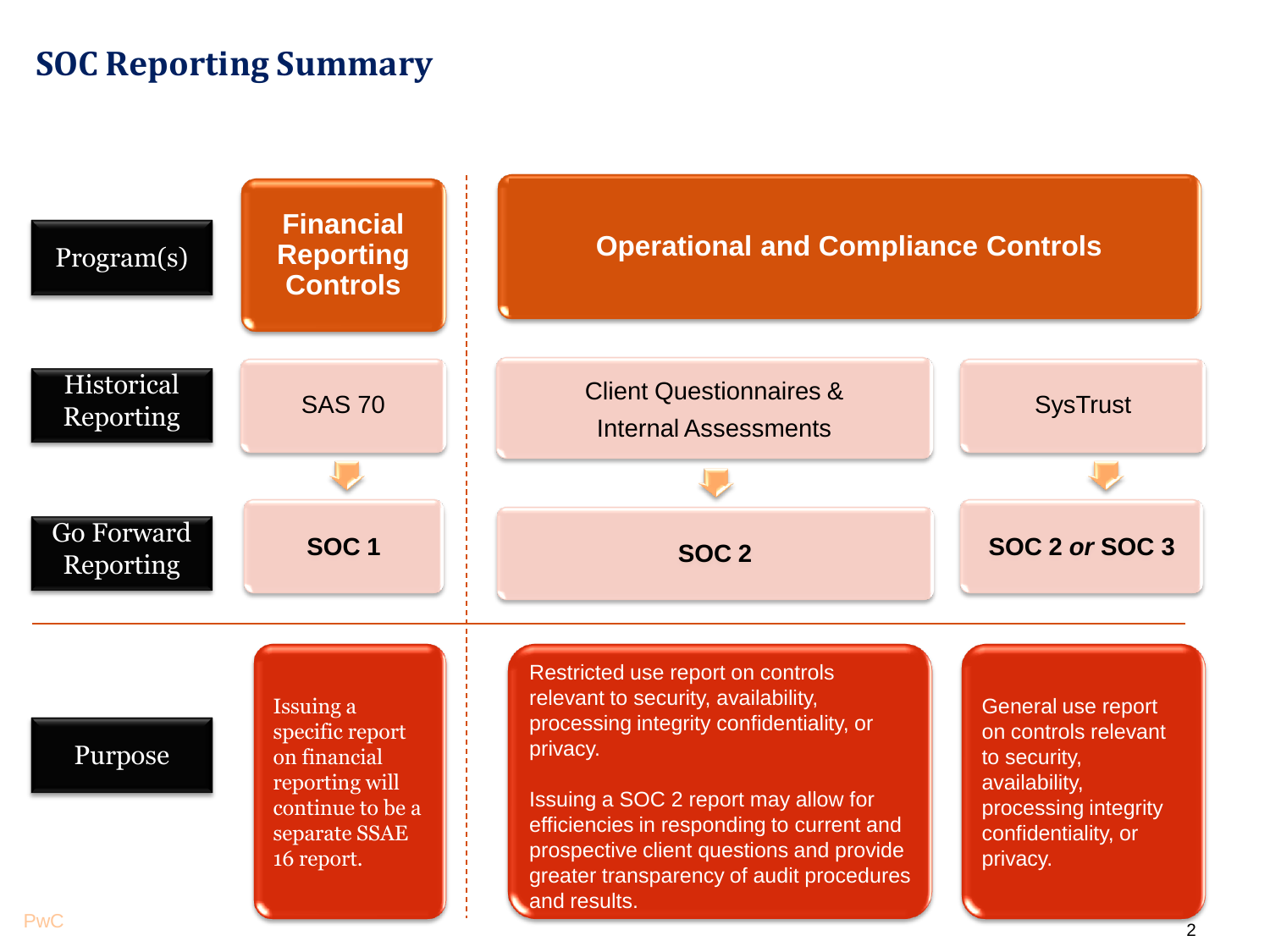## **Subject Matter**

**SOC 2** reports are for engagements that report on controls at a service organization that are intended to mitigate risks related to the Trust Service Principles. The Trust Service Principles are:

| <b>AICPA Trust Principle</b> | <b>Description</b>                                                                                                                                                                                                                              |  |
|------------------------------|-------------------------------------------------------------------------------------------------------------------------------------------------------------------------------------------------------------------------------------------------|--|
| Security                     | The system is protected against unauthorized access (both physical and<br>logical)                                                                                                                                                              |  |
| Availability                 | The system is available for operation and use as committed or agreed                                                                                                                                                                            |  |
| <b>Processing Integrity</b>  | System processing is complete, accurate, timely, and authorized                                                                                                                                                                                 |  |
| Confidentiality              | Information designated as confidential is protected as committed or agreed                                                                                                                                                                      |  |
| Privacy                      | Personal information is collected, used, retained, disclosed, and disposed of or<br>anonymized in conformity with the commitments in the entity's privacy notice<br>and with criteria set forth in Generally Accepted Privacy Principles (GAPP) |  |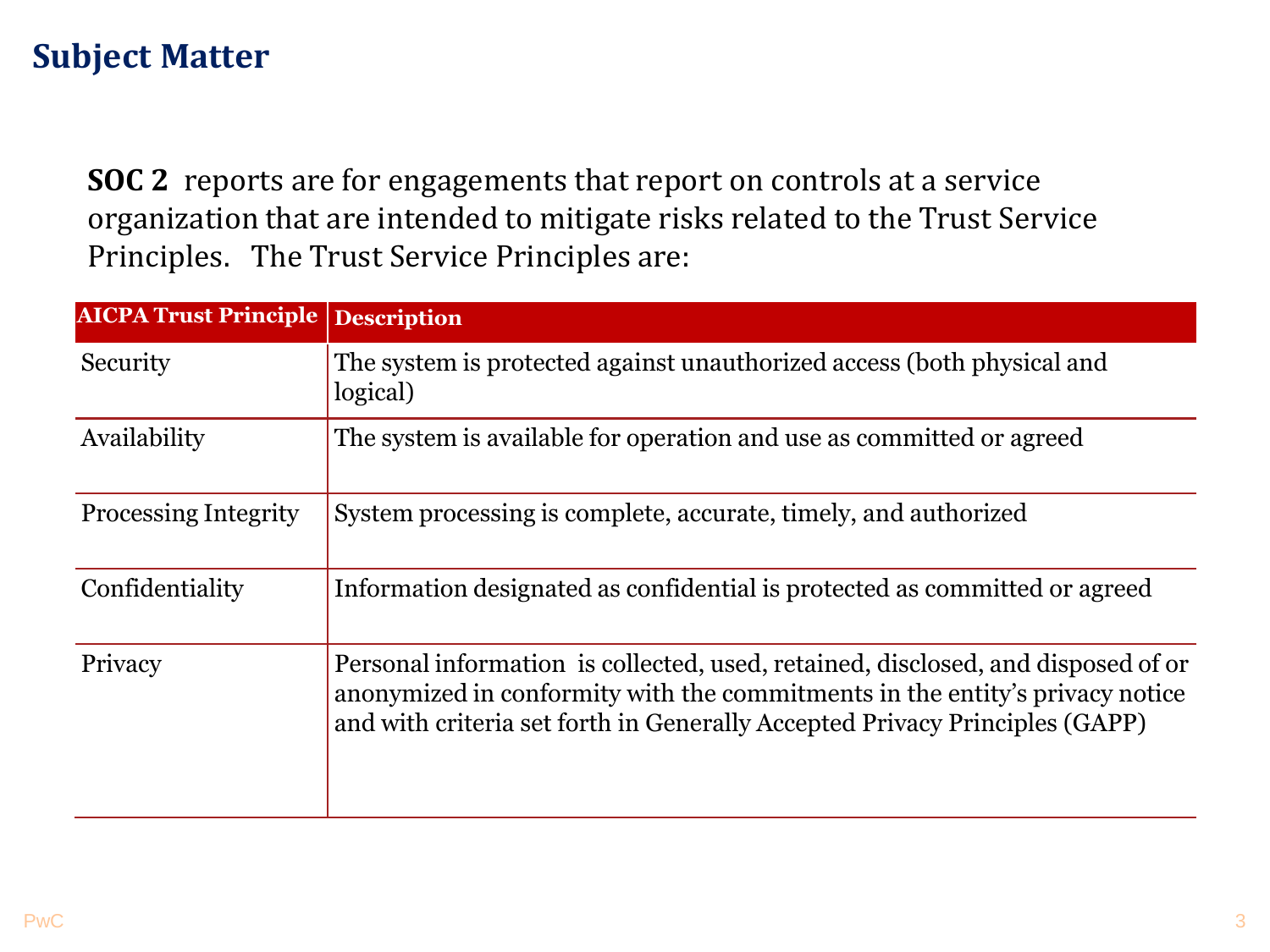### **Subject Matter - Sections**

Each of the Trust Service Principles are divided into the following sections:

| <b>Section</b>  | <b>Description</b>                                                                                   |
|-----------------|------------------------------------------------------------------------------------------------------|
| <b>Policies</b> | The entity has defined and documented its policies relevant to the particular<br>principle.          |
| Communications  | The entity has communicated its defined policies to authorized users.                                |
| Procedures      | The entity uses procedures to achieve its objectives in accordance with its defined<br>policies.     |
| Monitoring      | The entity monitors the system and takes action to maintain compliance with its<br>defined policies. |

A SOC 2 can be performed on any one, or multiple principles. However, the entire principle(s) (all sections) must be assessed.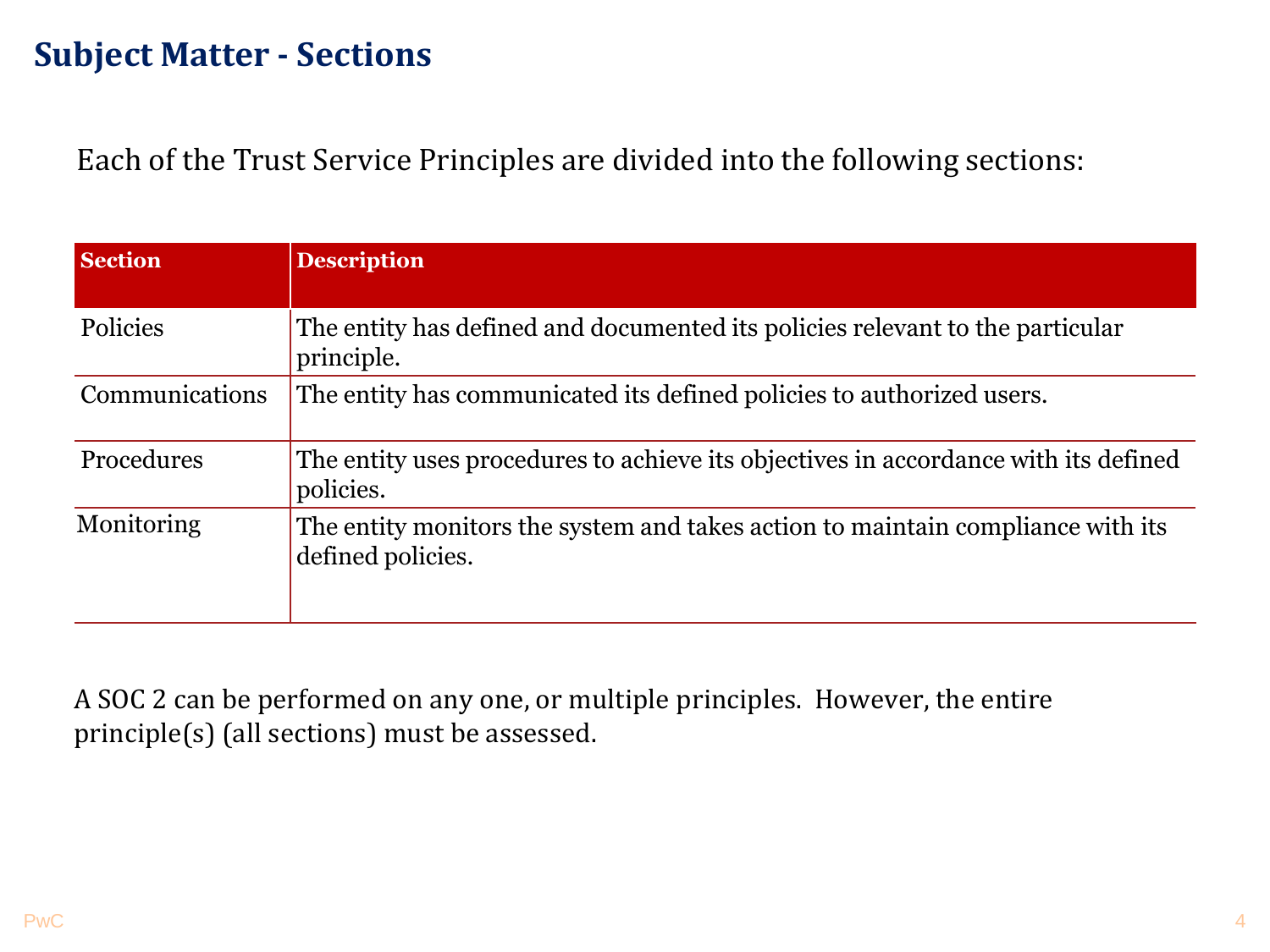# **Components of a SOC 2 report**

| <b>Report Section</b>                                                                                                                                 | <b>Comparison to legacy SAS70 Reports</b>                                                               |  |
|-------------------------------------------------------------------------------------------------------------------------------------------------------|---------------------------------------------------------------------------------------------------------|--|
| <b>Executive Summary</b>                                                                                                                              | Did not exist in legacy SAS70 reports                                                                   |  |
| Section I: Independent Service<br>Auditor's report (Opinion)                                                                                          | Opinion will be similar in layout/content to legacy SAS70                                               |  |
| <b>Section II: Management</b><br>Assertion                                                                                                            | Did not exist in legacy SAS70 reports                                                                   |  |
| Section III: System Description<br>Overview (provided by the<br>service organization)                                                                 | Similar in layout/content to legacy SAS70 but focused on the<br>applicable trust principles/regulations |  |
| Section IV: Topical Area System<br>Description (provided by the<br>service organization), Testing<br>and Results (provided by the<br>service auditor) | Topical areas are new. The testing matrix will be similar to legacy<br>SAS70.                           |  |
| Section V: Other Information<br>Provided by the Service<br>Organization                                                                               | Similar in layout/content to legacy SAS70                                                               |  |
|                                                                                                                                                       |                                                                                                         |  |